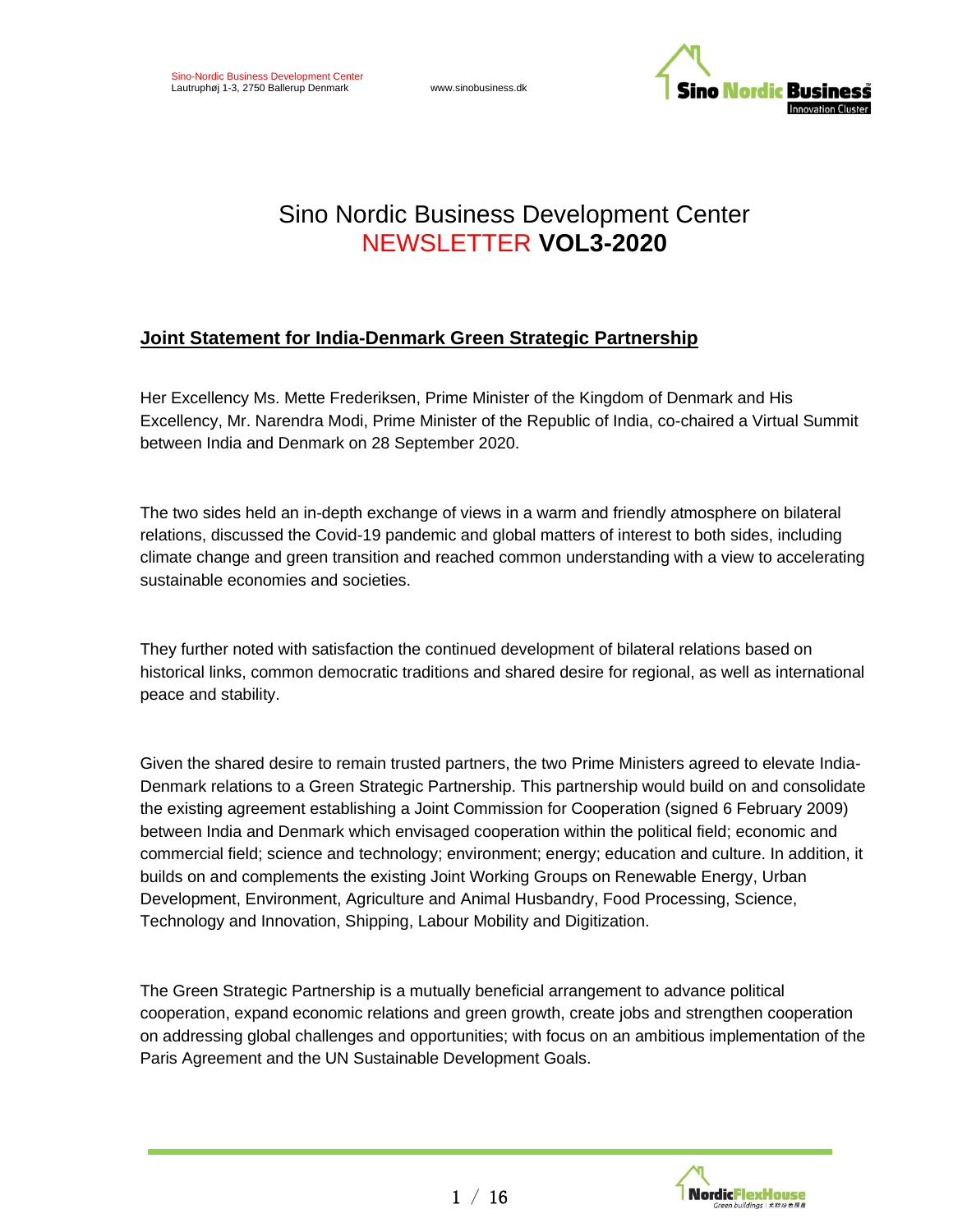

The two Prime Ministers acknowledged the importance of establishing the Green Strategic Partnership, under which India and Denmark will cooperate through relevant Ministries, institutions and stakeholders.



### **Energy and Climate Change**

The two Prime Ministers confirmed the close partnership in addressing global challenges and solutions on green energy transition and climate change. The Strategic Sector Cooperation on offshore wind and renewable energy, as well as the India-Denmark Energy Partnership (INDEP) on capacity building, knowledge-sharing and technology transfer on wind energy; energy modeling and integration of renewable energy illustrate the shared commitment to address some of the common global challenges on the path towards global energy transition, green growth and sustainable development. The two sides envisage the energy partnership to be further strengthened over the coming years.

India and Denmark agree to be at the forefront in the global fight against climate change. Both countries have set very ambitious national targets on climate and energy that will contribute to an ambitious implementation of the Paris Agreement. Together, the two countries will show the world that delivering on ambitious climate and sustainable energy goals is possible.

The two countries agreed to hold regular consultations and dialogue on climate change and renewable energy at various levels.

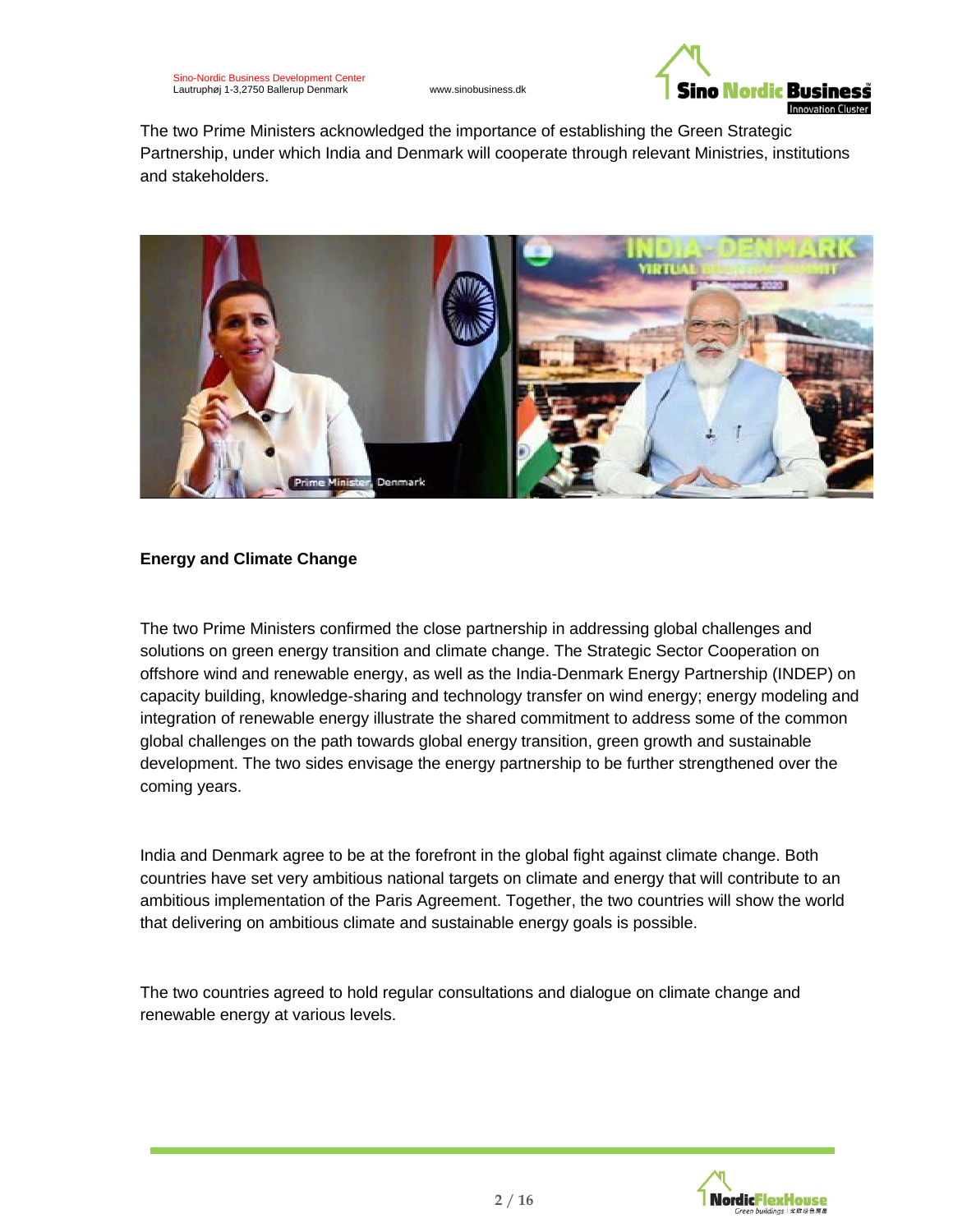

#### **Environment/Water and Circular Economy**

The two Prime Ministers agreed to work towards further expanding and strengthening the existing Government-to-Government cooperation on environment/water and circular economy. They further agreed to cooperate in water efficiency and non-revenue water (water loss) and in this context tasked the Indian Ministry of Jal Shakti and the Danish Environmental Protection Agency and the Danish Ministry of Environment and Food to develop a Work Plan for an initial period of three years (2021- 23).

The two Prime Ministers expressed their joint wish to enhance cooperation in the specific areas of water supply, water distribution, wastewater treatment, sewerage systems, re-use of treated wastewater, water management and energy optimization in the water sector through the Indo-Danish Water Technology Alliance.

#### **Sustainable Urban Development including Smart Cities**

Both sides noted the holding of 2nd India-Denmark JWG on Sustainable Urban Development virtually on 26 June, 2020 and agreed to strengthen bilateral cooperation in sustainable urban development, including in smart cities through the Urban Living Lab in Goa.

Both sides also agreed to strengthen existing City-to-City cooperation between Udaipur and Aarhus and Tumakuru and Aalborg.

They noted that Danish companies are contributing to designing infrastructure projects in India and welcomed greater engagement of Danish side in all fields of sustainable urban development.

#### **Business, Trade and Shipping**

The two Prime Ministers welcomed the idea of developing partnerships between Governments, institutions and businesses of the two countries with special focus on green and climate-friendly technologies. They recognized the importance of regulatory framework conditions to support public and private investments in green energy.

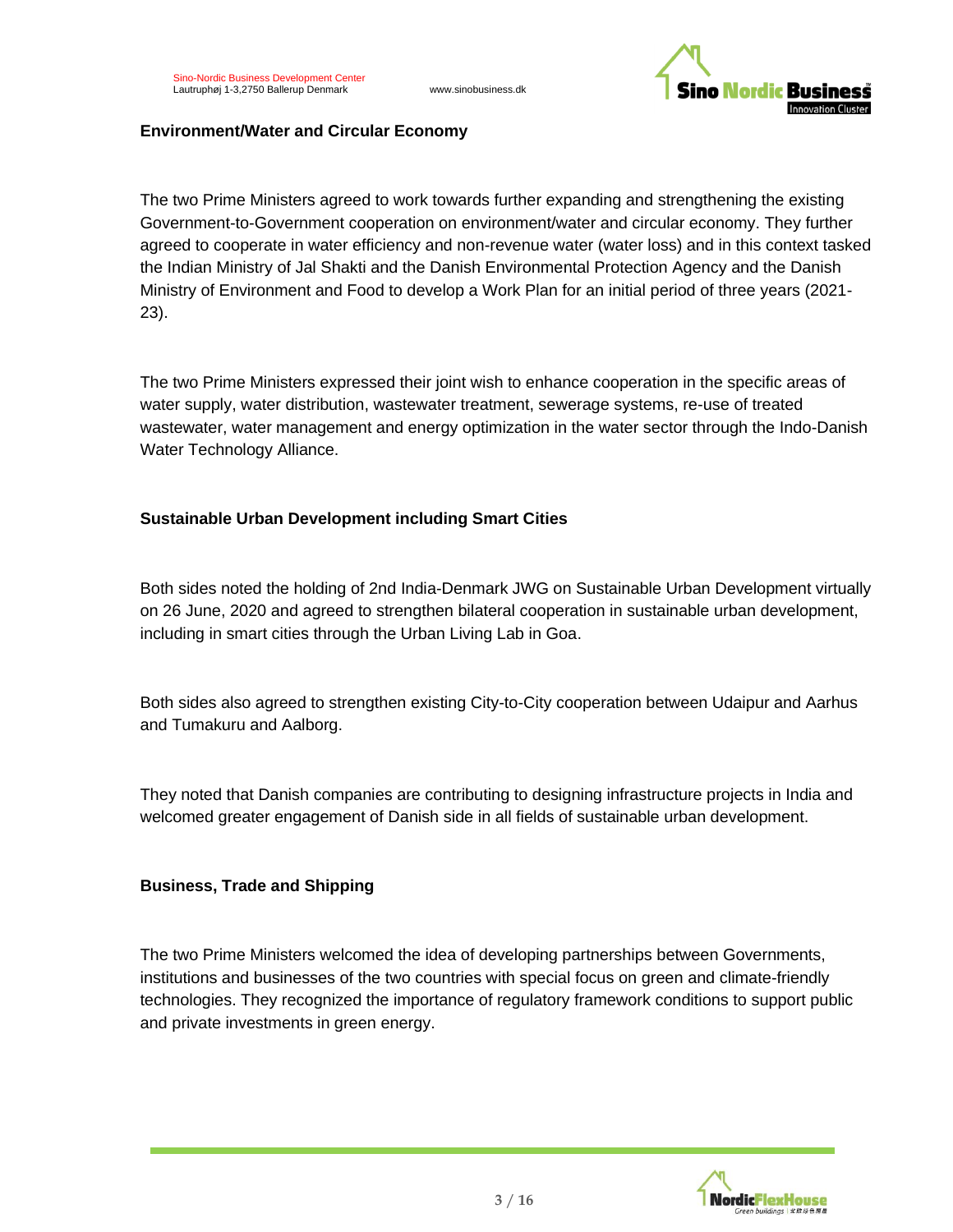

Both leaders appreciated the deep cooperation on maritime affairs and noted the potential for enhancing cooperation in ship-building and design, maritime services and Green shipping, as well as port development.

The two Prime Ministers underlined that they would encourage business delegations, market access activities for SMEs and enhance ease of doing business.

India and Denmark confirmed the emerging cooperation in Intellectual Property Rights, which will help to modernize and strengthen their national intellectual property systems to promote innovation, creativity and technological advancement.

### **Science, Technology, Innovation and Digitization**

India and Denmark recognize the importance of promoting and facilitating investments in science, technology and innovation (STI) via strong public-private partnerships as an important way to accelerate technology development and the implementation of new solutions. Collaboration in STI supports the Green Strategic Partnership by promoting and strengthening relations between authorities, small and large companies and research and higher education institutions in India and Denmark. The two sides agree to build on existing strong bilateral STI partnerships with joint calls for projects in areas such as energy, water, bio-resources and ICT.

The two leaders recognized their shared interest in digitization and digital solutions and business models in the green transition and decided to collaborate for enhancement of development, innovation and demonstration in the field of digital technologies to support green sustainable growth.

### **Food and Agriculture**

Given the immense potential to collaborate in the agricultural sector, the two Prime Ministers encouraged fostering deeper and closer cooperation between authorities, businesses and research institutions in the sectors of food processing and food safety, as well as animal husbandry and dairying.

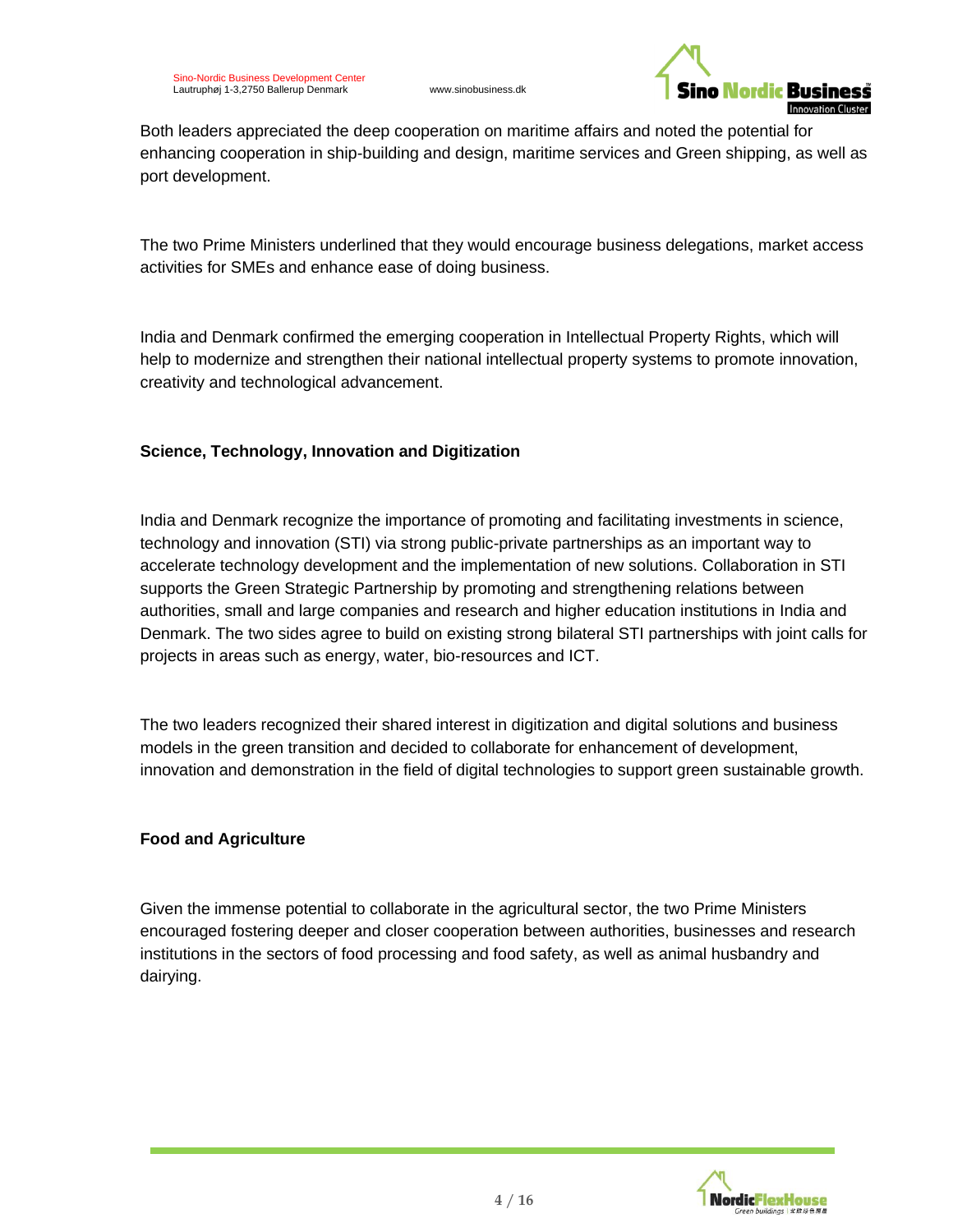

#### **Health and Life Science**

Both sides emphasized the potential and their common desire to strengthen the dialogue and cooperation in the health sector. They confirmed their interest in expanding dialogue and sharing best practices on health policy issues, including on epidemics and vaccines, especially to combat Covid-19 and future pandemics. They agreed to work on expanding commercial opportunities for businesses by creating more favorable environments for the life science sector, including research collaborations.

### **Cultural Cooperation, People-to-People contacts and Labour Mobility**

The two Prime Ministers acknowledged that the richness of the relationship between India and Denmark is a result of the long standing people-to-people contacts and agreed to further promote greater awareness and mutual understanding between the peoples of the two countries through cultural cooperation.

Both sides agreed to examine the possibilities for labour mobility, as well as to consider ease of travel between the two countries to facilitate greater people-to-people interaction and strengthen cooperation in the tourism sector

### **Multilateral Cooperation**

The two Prime Ministers agree to join efforts and initiatives to support and promote a rule-based multilateral system. This includes strong multilateral cooperation to face the urgency to step up global efforts to combat the global challenges on energy and climate change and common commitment to the International Energy Agency, the International Renewable Energy Agency and the International Solar Alliance.

Both sides supported the need for cooperation on promotion of an open, inclusive and rule-based multilateral trading system under the WTO at its core to promote global growth and sustainable development.

Both sides expressed their support for the ongoing discussions to reform the WTO. Both sides reaffirmed their determination to strengthen cooperation and contribute for comprehensive reforms of the WTO. Both sides agreed that the reforms need to be inclusive and to be carried out in a

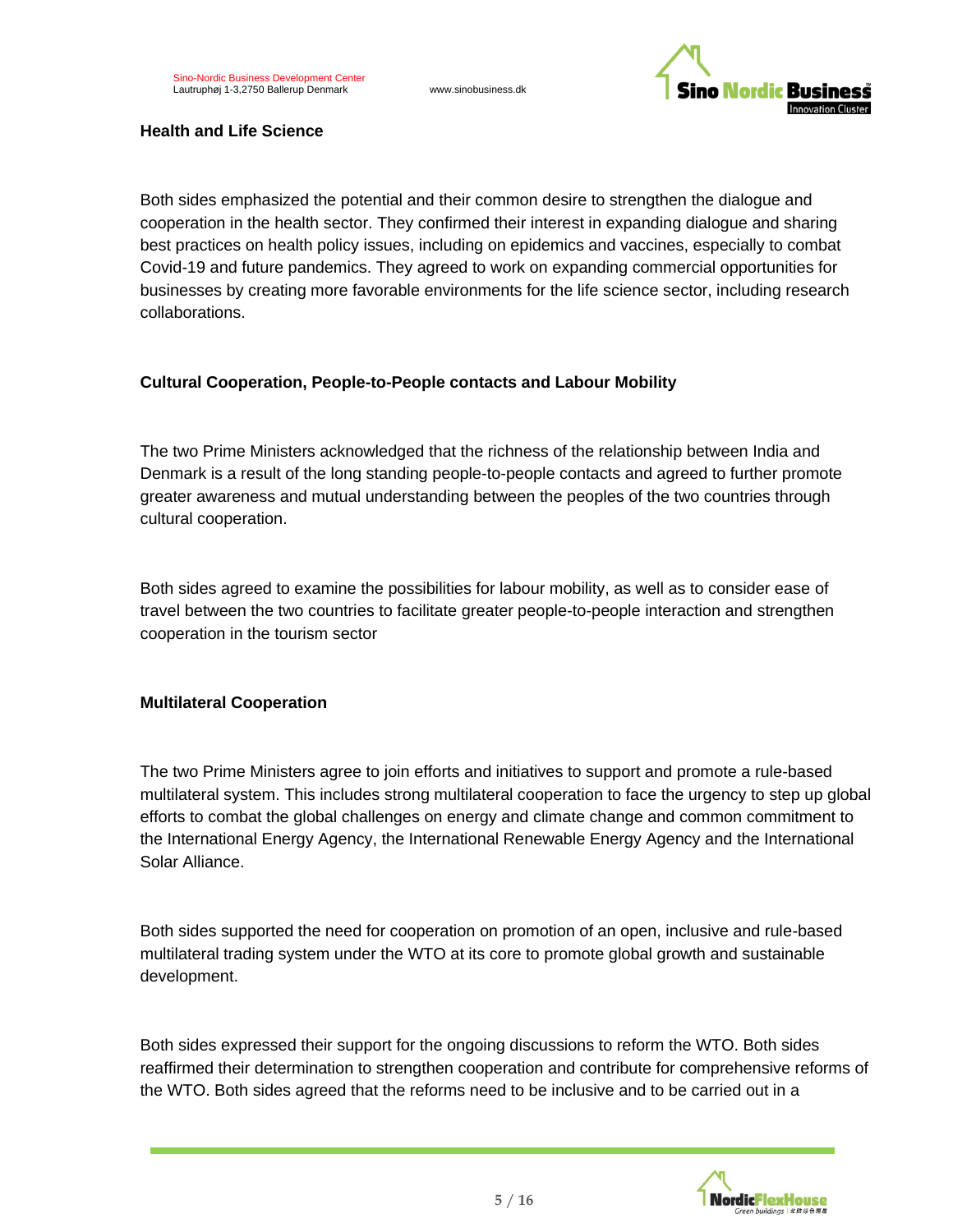

transparent manner, high priority being restoration of a full strength Appellate Body as part of the two-tiered Dispute Settlement System of the WTO.

Both sides expressed their commitment for working towards an ambitious, fair, and mutually beneficial Trade and Investment Agreement between EU and India to further strengthen and deepen the EU-India ties.

Both sides agreed that the Arctic Cooperation within the framework of Arctic Council has a global dimension and is essential for addressing the need of environmental protection and combating climate change. In this spirit, both sides expressed their willingness for collaboration within the framework of the Arctic Council in the area of climate change.

The two leaders acknowledged the shared values of human rights, democracy and rule of law and agreed to cooperate in multilateral fora to advance democracy and human rights.

### **CONCLUSION**

The two leaders expressed their conviction that a decision of the two countries to establish Green Strategic Partnership between the Kingdom of Denmark and the Republic of India has opened a new chapter in the friendly and cooperative relations between them.

Ambitious goals and actions will be identified within the areas and outlined in an Action Plan that will be worked out and endorsed as soon as possible.

Source: <https://smeventure.com/joint-statement-for-india-denmark-green-strategic-partnership/>

# **The World Economic Forum: How China's digital farmers can grow a post-COVID-19 future**

At the beginning of 2020, China's central government announced plans to [pilot a "digital village"](https://global.chinadaily.com.cn/a/202007/20/WS5f14fdd3a31083481725aaa8.html). It's the country's latest push towards a "Digital China" since the information [consumption policy](https://www.amazon.com/Chinas-Mobile-Economy-Opportunities-Information/dp/1119127238/ref=sr_1_2?dchild=1&qid=1601927391&refinements=p_27%3AWinston+Ma&s=books&sr=1-2&text=Winston+Ma) of

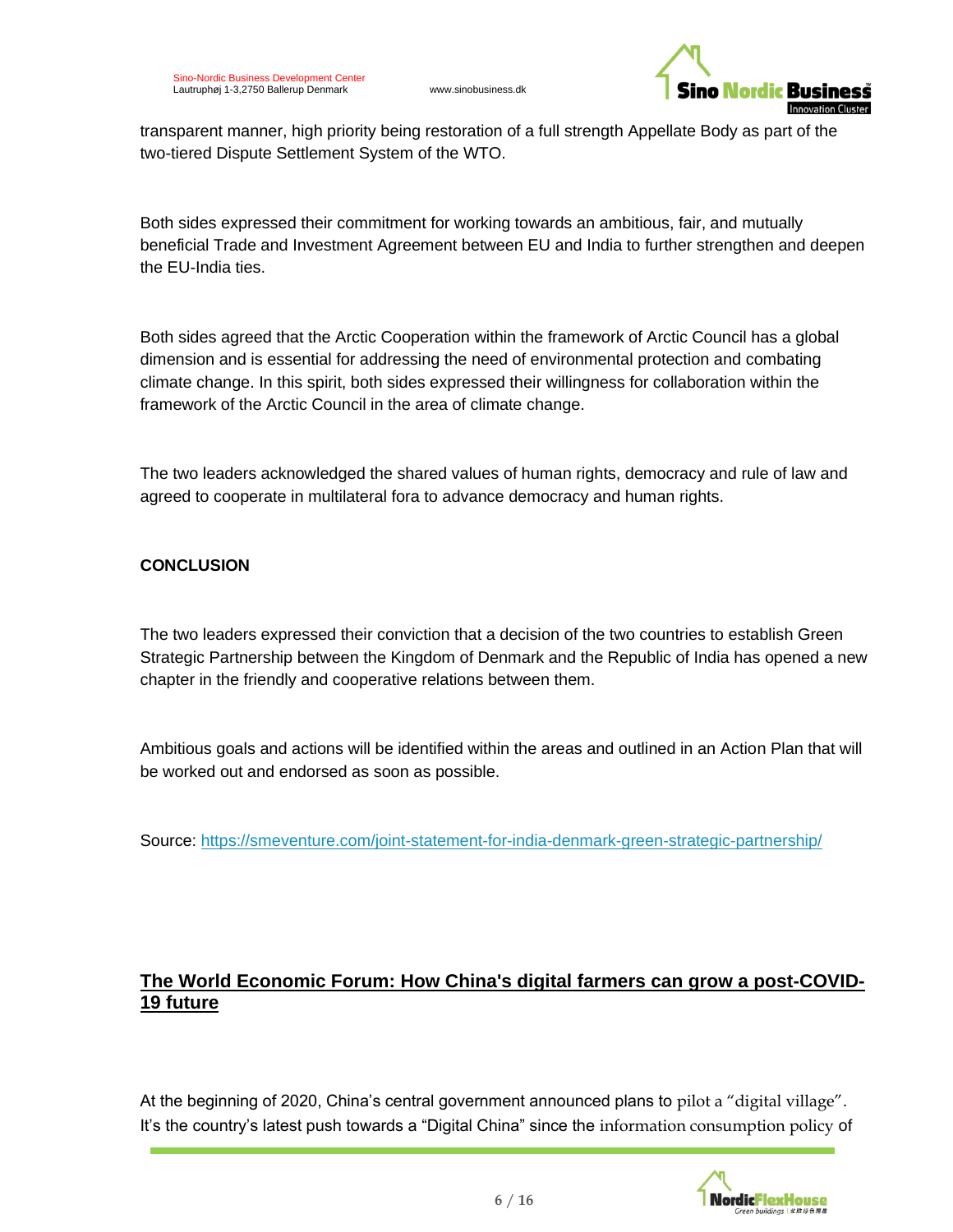

2013, which promotes the use of information technology to stimulate more domestic consumption, leading to a boom in the mobile internet-driven economy.

According to the China Internet [Network Information Center](https://cnnic.com.cn/) (CNNIC), as of March 2020, China had the world's largest online population (903 million people) with the percentage of those using mobile



phones to go online exceeding 99%. For many people in China, especially in rural areas, a consumer's first internet experience is often via mobile rather than desktop. In fact, farmers have been quick to adopt a digital lifestyle, using mobile payments and online video entertainment. In some areas, the extent to which villagers are connected to the internet is greater than in large cities.

### Tibet and Remote Provinces Leading Mobile Payments (Data: Alipay 2014)

Mobile payment is more popular – to the surprise of many – in China's underdeveloped western regions than its coastal cities. As early as 2014, the Tibet autonomous region led the country in mobile payment adoption, which was followed by the remote provinces of Shanxi and Ningxia. In these provinces, a higher percentage of the online transactions were paid by consumers with mobile devices, way ahead of the cosmopolitan cities of Beijing and Shanghai.

In the following years, [Tibet remained at the top of the ranking and in 2016 was the first province to](http://m.eng.tibet.cn/economy/news/1515479900257.shtml)  [reach a mobile payment rate of 90%.](http://m.eng.tibet.cn/economy/news/1515479900257.shtml) The reason is quite understandable: there is a lack of bricksand-mortar retail infrastructure and a banking system in those regions, so the people there turn to online shopping and mobile payment more frequently for the products they try to find.

In more recent years, the mobile internet and digital technologies have had a profound impact on China's rural economy:

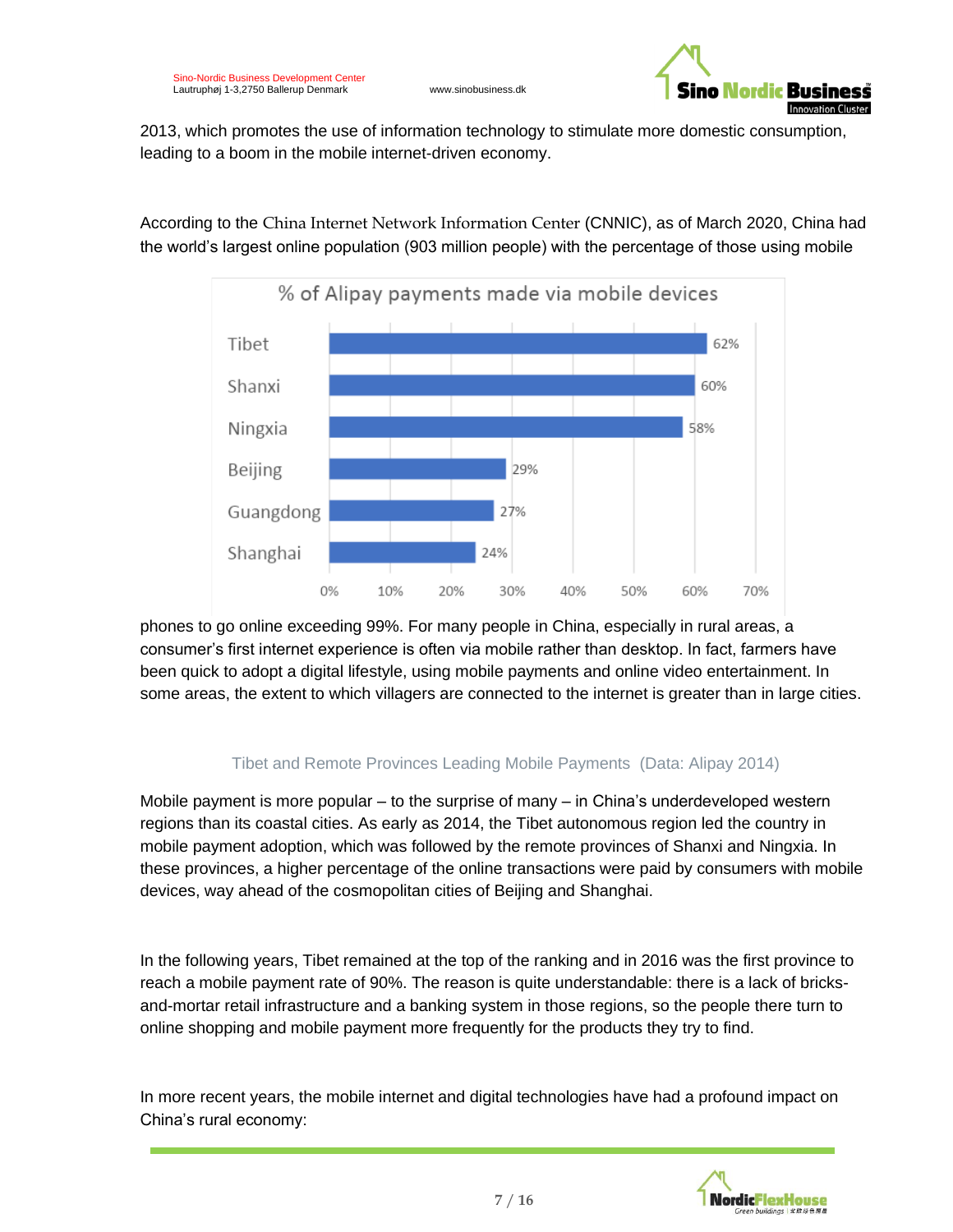

**1. More farmers can become e-commerce entrepreneurs.** In China, mobile internet creates jobs in rural areas, turning farmers into online vendors. For example, Chinese fruit farmers used to sit and wait on the side of the roads for buyers, but few motorists stopped to buy because most traffic had moved to newly built motorways. The farmers frequently had to dump rotten grapes and oranges on the roadside. Now a rural entrepreneur only needs to have a 20  $\mathrm{m}^2$  space, a second-hand computer (or, even better, a smartphone) and a basic internet connection to become a global retailer.

When new channels are created to transport farm products to cities, every farmer can be an online merchant as the demand in cities for fresh, safe agricultural products grows rapidly – a trend expedited by the COVID-19. With social media messaging and payment infrastructure provided by major platforms including Alibaba and Tencent, farmers can easily handle large trade volumes for customers from every corner of China and even reach global markets.

### **2. Digital infrastructure upgrades continue to bring more digital tools to farmer**

**entrepreneurs.** During the 2020 coronavirus pandemic, Chinese small merchants – including many with little or no previous online presence – have flocked to video streaming to boost sales at a time consumer habits are changing faster than ever.

Interestingly, selling local products via livestreaming on ecommerce channels is gaining strong momentum in rural markets. This is partly because new media platforms have an abundance of easy-to-use video tools meaning farmers can conveniently add videos to their marketing. In addition, live streaming provides an instant and interactive way for Chinese consumers who enjoy the novelty of discovering locally grown or made products from rural villagers.

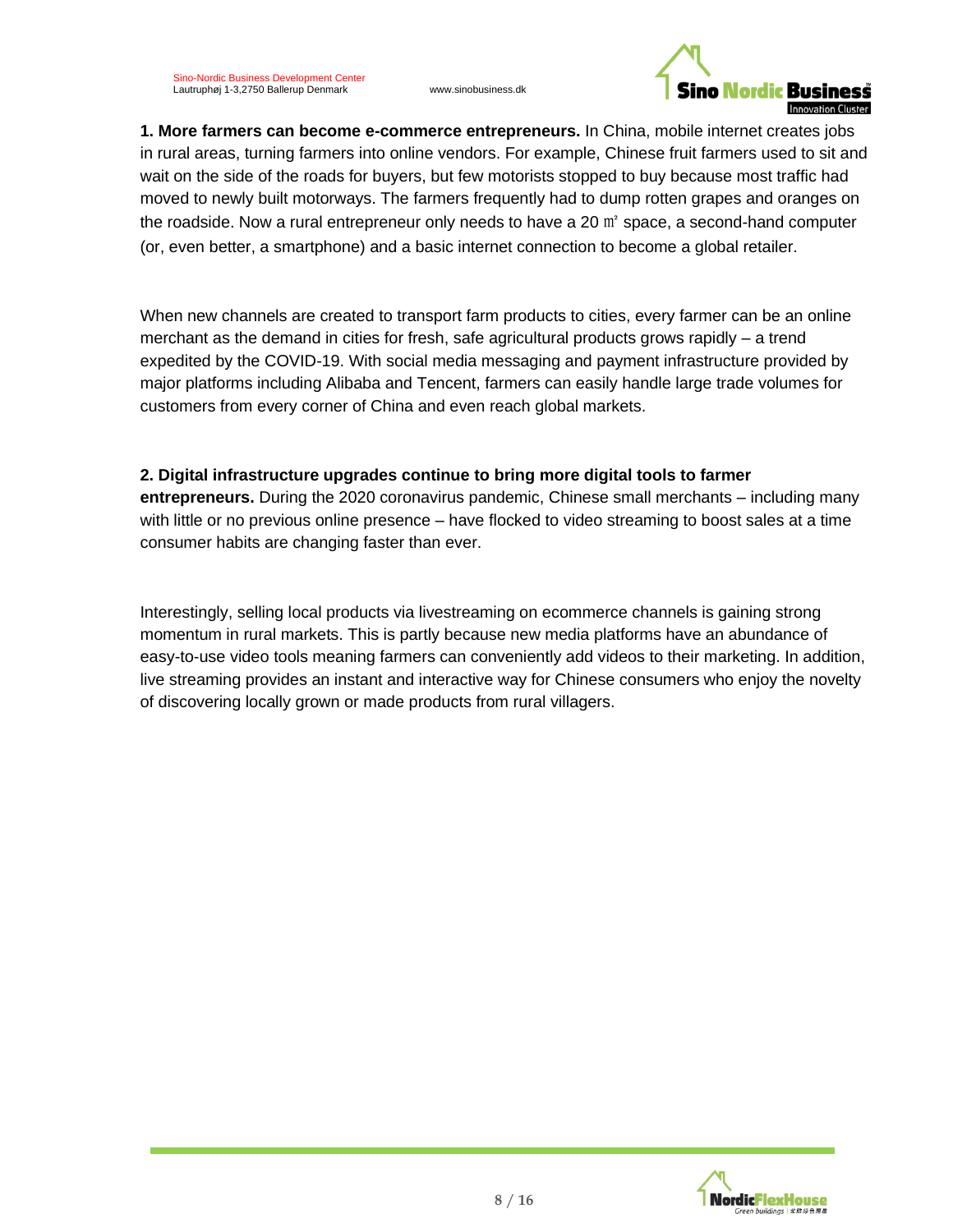



#### Growth in broadband subscriptions (Image: Our World in Data)

**3. Digital technologies are transforming traditional agriculture industry models and making farming business more profitable.** For historical reasons, China has relatively less arable land per capita, unlike countries like the US, where large-scale farms are prevalent and the production and transportation of agricultural products could be highly industrialized. In China, farmers can go to social e-commerce platforms, such as Pinduoduo, where the aggregated user interests and demand could be relayed to them and they can adjust their production and sales plans accordingly.

The farmers can use those platforms to aggregate larger volume orders for their products. The large demand helps the farmers to be less dependent on distributors and makes it possible for them to sell directly to consumers. Meanwhile, the digital platforms can develop robust user profiles to provide information about market demand that was previously inaccessible to farmers. As a result, farmers can earn more thanks to lower distribution costs and larger orders. (This is known as the "C2M" or consumer-to-manufacturer model.)

However, the country still has hundreds of millions of non-users – mostly villagers – to convert. Indeed, China's internet penetration rate had reached just 64.5% by March 2020, which puts the country only modestly ahead of the world average. Furthermore, the growth in connections has tapered off in recent years in large part because penetration in rural areas is significantly behind that of the cities.

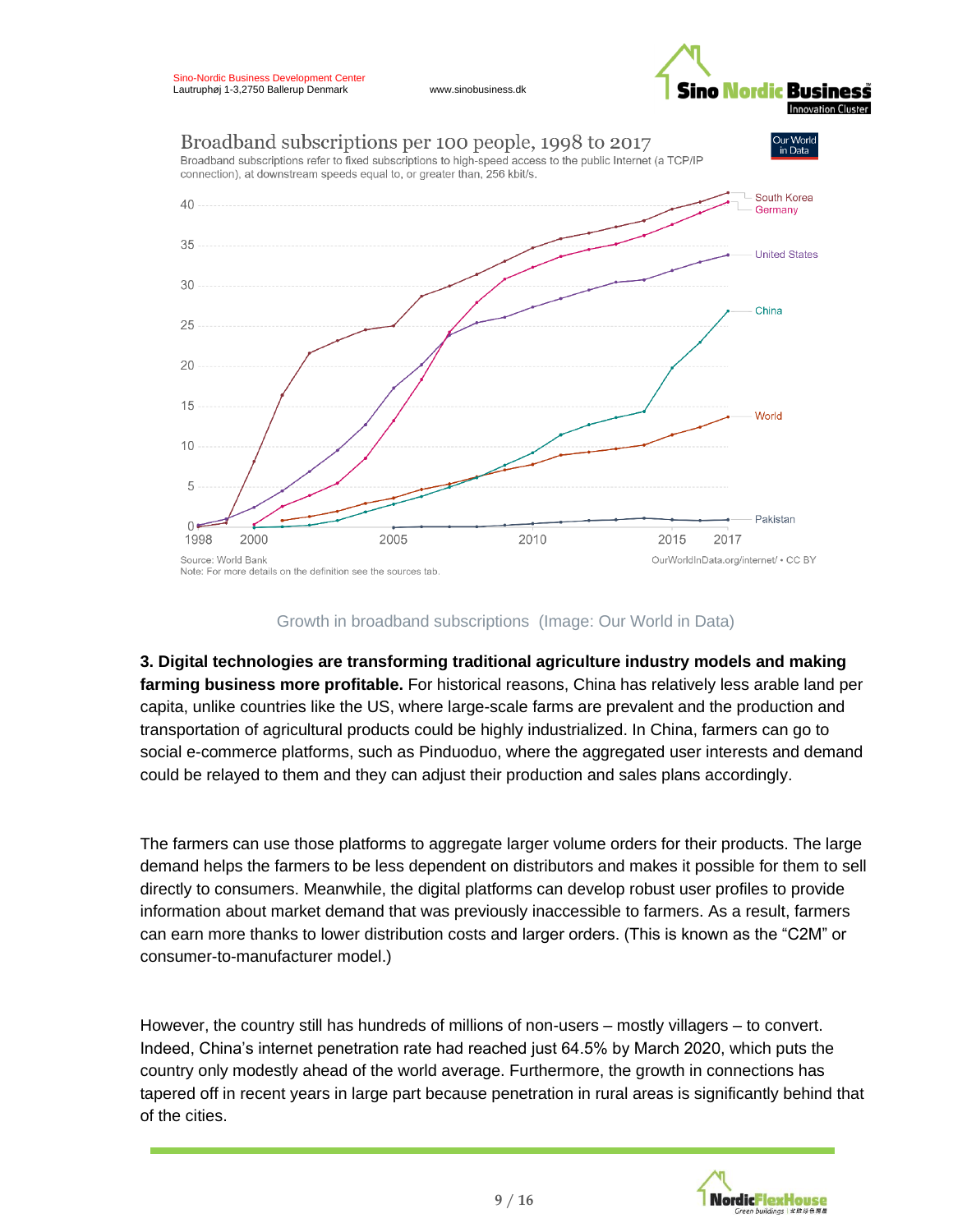



As such, future internet penetration in rural China will require substantial investments in the network infrastructure in remote areas and the "digital village" initiative provides the financial and organizational support from the central government. When integrated into the digital system, the once unconnected are not merely first time online entertainment consumers and mobile payment users; they can become mobile economy entrepreneurs themselves.

Therefore, China's pilot "digital village" may also become a valuable reference for the world to close the digital gap. When governments across the continents focus on the digital transformation of their rural economy, the farmers may generate new productivity that is much needed by the pandemicstricken global economy.

Source: [https://www.weforum.org/agenda/2020/10/how-digital-farmers-in-china-can-grow-a-post](https://www.weforum.org/agenda/2020/10/how-digital-farmers-in-china-can-grow-a-post-covid-19-future/)[covid-19-future/](https://www.weforum.org/agenda/2020/10/how-digital-farmers-in-china-can-grow-a-post-covid-19-future/)

### **Ministry of Agriculture and Rural Affairs: The 14th Five-Year Plan will increase investment in six major areas**

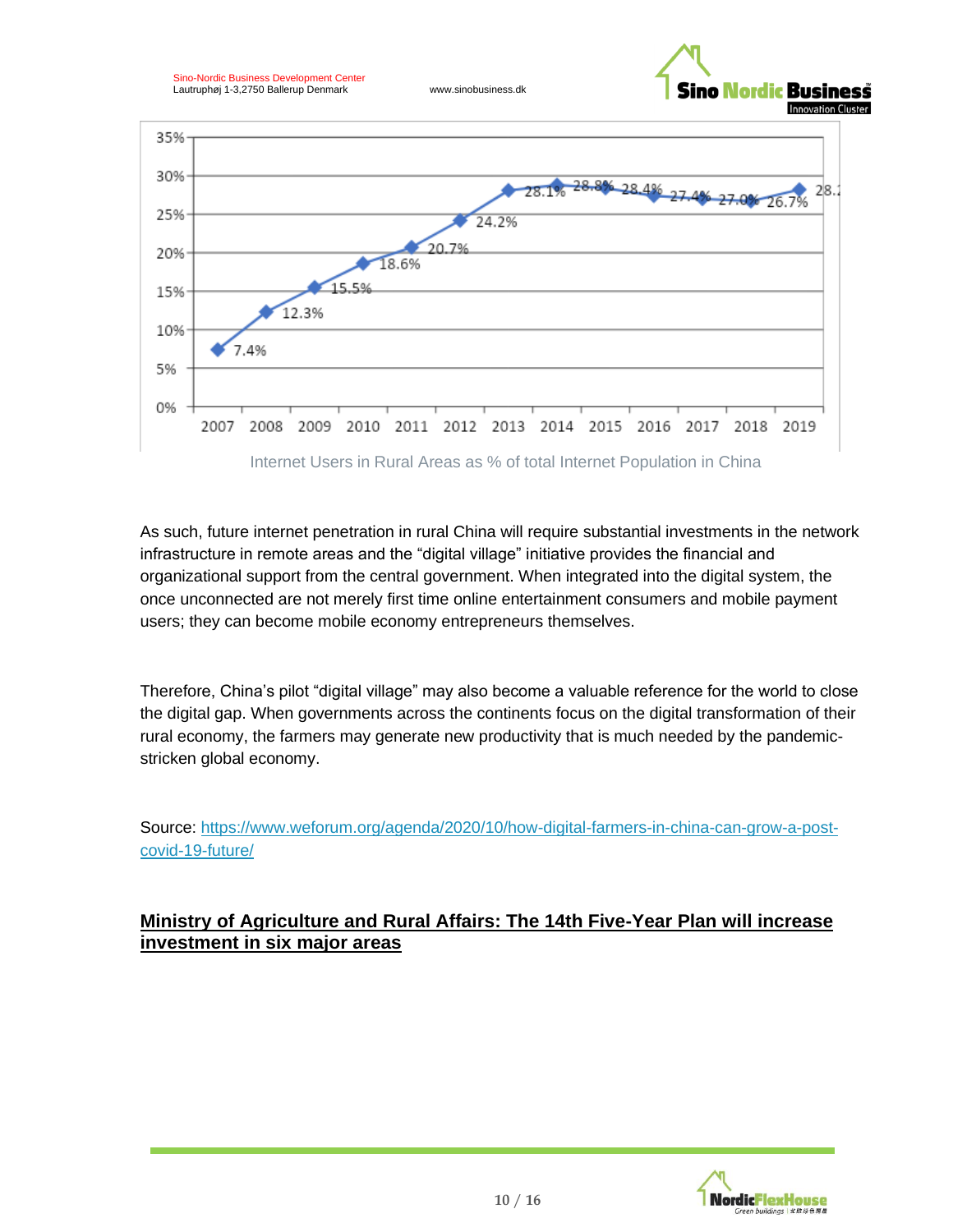

On October 27, the State Council Information Office held a press conference on the major achievements in agricultural and rural development during the 13th Five-Year Plan period. Liu Huanxin, vice minister of the Ministry of Agriculture and Rural Affairs, said that the Ministry of Agriculture and Rural Affairs is organizing the preparation of the "14th Five-Year" agricultural and rural development plan, actively planning and implementing a number of basic, long-term, and strategic agricultural major projects, focusing on high-standard farmland and modern Seed industry, warehousing and fresh-keeping cold chain logistics facilities, digital agriculture and rural areas, animal and plant disease prevention and control, major scientific infrastructure, etc., increase investment and strengthen the support of modern agricultural facilities and equipment.



### **Increased investment in the primary industry.**

During the "Thirteenth Five-Year Plan" period, the Central Government's No. 1 document made specific arrangements for five consecutive years, continued to increase investment in agricultural infrastructure construction, and implemented a large number of major construction projects, which led to a significant increase in fixed asset investment in the primary industry.

According to data from the Ministry of Agriculture and Rural Affairs, from 2016 to September 2020, the cumulative fixed asset investment in the primary industry reached 8.64 trillion yuan, which was 1.66 times that during the "Twelfth Five-Year Plan" period. In addition, the Ministry of Agriculture and Rural Affairs promoted the acceleration of the issuance of local government special bonds for agricultural and rural areas. From January to September, a total of 120.2 billion yuan has been issued, effectively broadening the investment and financing channels for agricultural and rural areas.

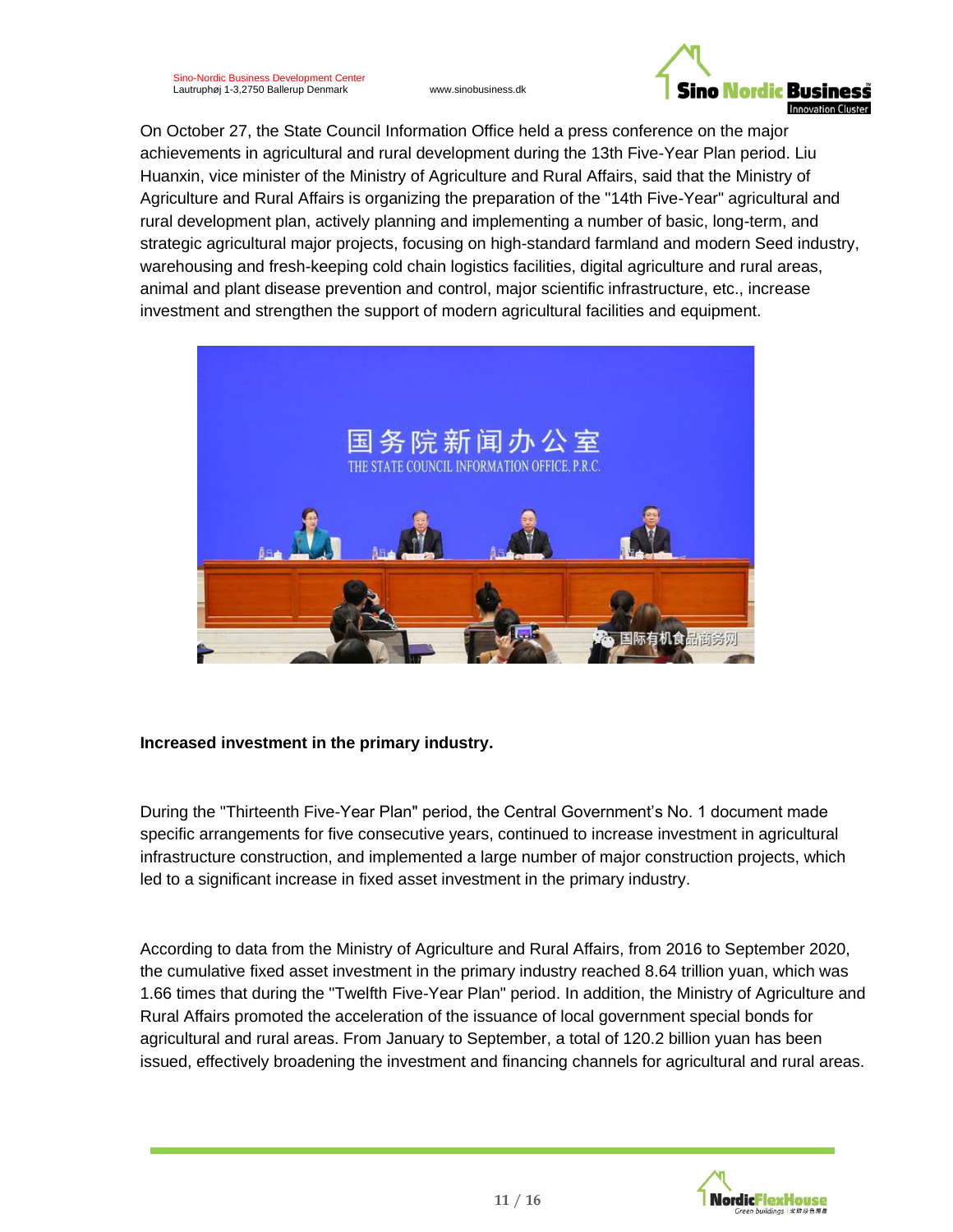

In terms of high-standard farmland construction, by the end of the "13th Five-Year Plan" period, the task of building 800 million mu of high-standard farmland with guaranteed yields due to droughts and floods, high and stable yields will be completed, and the per mu grain production capacity will increase by about 100 kg. Carry out the protection and improvement of cultivated land fertility, strengthen the protection and utilization of black land in Northeast China, and start the treatment of degraded cultivated land. In 2019, the national average grade of cultivated land reached 4.76, which is an increase of 0.35 grades from 2014. The construction of high-efficiency water-saving irrigation facilities in agriculture was accelerated, and the effective utilization coefficient of farmland irrigation reached 0.559.

Liu Huanxin introduced that the country's ability to guarantee the production of improved varieties has been significantly improved, the modern seed industry's "chips" have continued to innovate and breakthroughs, and the new round of major crops has achieved remarkable results. The area of independent breeding varieties exceeds 95%, and China's grain is mainly used for Chinese varieties.

In terms of agricultural mechanization, the total power of agricultural machinery across the country has reached 1.028 billion kilowatts. 453 demonstration counties have been built for the mechanization of the production of major crops. The mechanization rate of crop cultivation and harvesting exceeds 70%, and the mechanization rate of animal husbandry and aquaculture has reached 34% and 30 respectively %. "Agricultural mechanization is extending from the cultivation and harvesting process to plant protection, straw treatment, and drying." Liu Huanxin said.

Regarding the transformation of breeding facilities, the current large-scale rate of livestock and poultry breeding has reached 64.5%, and the supporting rate of manure treatment facilities for largescale breeding farms has reached 93%. The proportion of large-scale dairy farming reached 64%, and more than 5,400 national-level healthy aquatic breeding demonstration farms were created.

### **Promote modernization**

Wei Baigang, chief economist of the Ministry of Agriculture and Rural Affairs, said that at present, the 7 areas and 59 key tasks defined in the rural revitalization strategic plan are progressing smoothly, and 82 major projects, major actions, and major plans are progressing in an orderly manner. The revitalization of the countryside has started well. At present, it has basically formed a work situation with planning first and cascading progress. The Ministry of Agriculture and Rural Affairs has successively carried out ministry-province cooperation with developed eastern coastal provinces such as Zhejiang, Guangdong, Jiangsu, and Shandong, and promoted the advanced coastal areas and other qualified areas to take the lead in realizing agricultural and rural modernization.

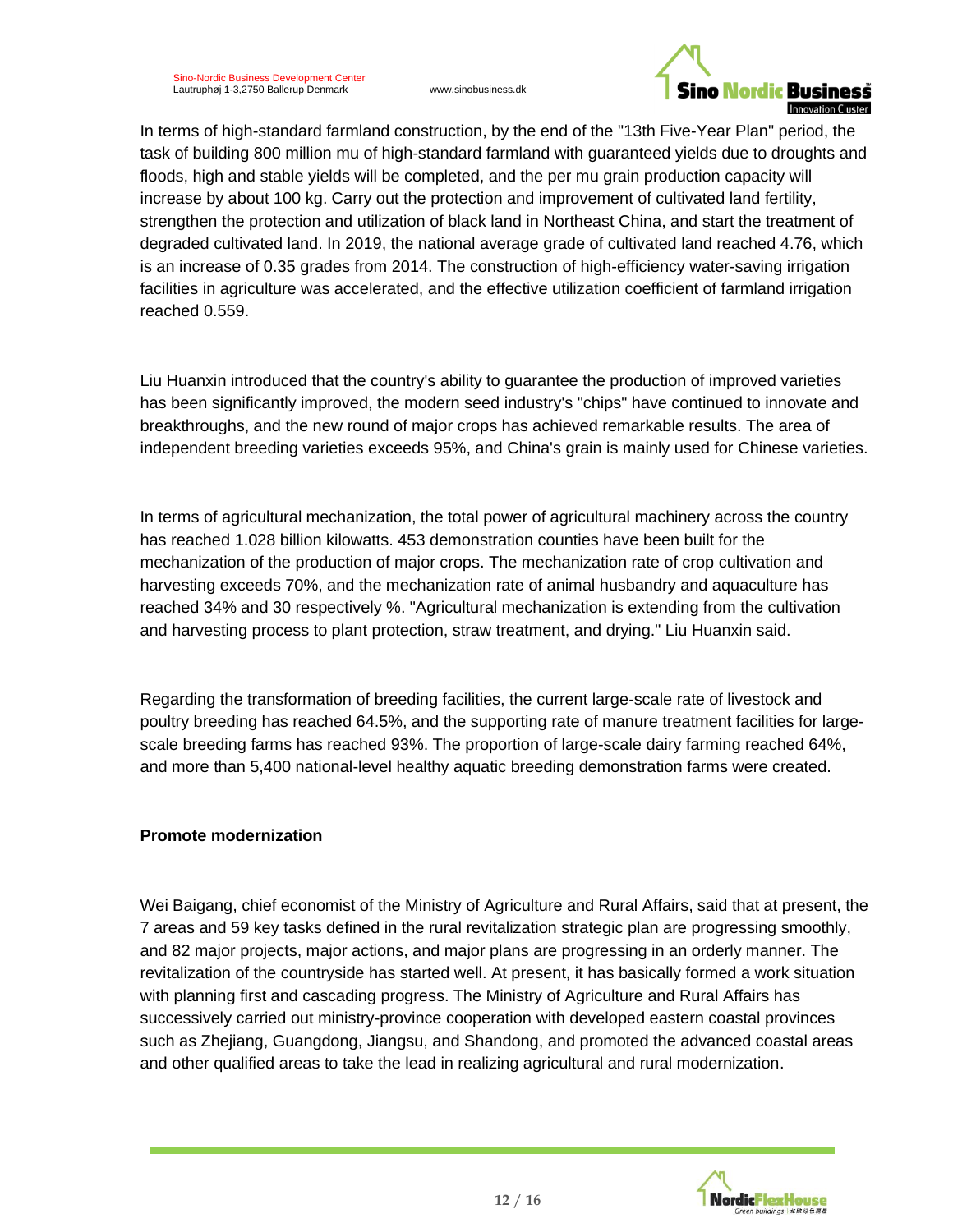

Huatai Securities believes that the construction of agricultural infrastructure and the cultivation of agricultural modernization technology during the "14th Five-Year Plan" period will be an important focus for ensuring food security. To ensure food security, we need to pay more attention to starting from the supply side, focusing on increasing output and ensuring the stability of the supply system. On the one hand, it is necessary to further increase the utilization rate of arable land to ensure sufficient arable land; on the other hand, it is necessary to focus on improving the level of agricultural modernization, reducing labor costs, and increasing the yield per unit area.

China Securities Investment Research report shows that agriculture is currently facing major bottlenecks such as tightening of resources, prominent environmental problems, degradation of the ecosystem, and quality and safety of agricultural products. my country has reached a critical stage of green ecological transformation, and the abuse of pesticides and fertilizers are the two major sources of agricultural ecological problems. Since 2015, the Ministry of Agriculture and Rural Affairs has promoted the reduction of fertilizers and pesticides to increase efficiency, and the goal is to reach 40% of fertilizers and pesticides by 2020.

CITIC Construction Investment expects that the "14th Five-Year Plan" will continue to focus on quality development and green development, resolve the resource and environmental pressures faced by agricultural production through technological upgrading, implement new development concepts under the "dual cycle" pattern, and promote green agriculture Development and structural reforms on the agricultural supply side. "The demand for ecological agricultural technology and services will expand rapidly, and at the same time, enterprises that produce under the green ecological model are expected to receive more policy incentives and government support."

It is worth mentioning that the cold chain logistics market has been growing steadily as the demand for online shopping of fresh food and agricultural and sideline products has increased. According to the research report of Zhongtai Securities, as of 2019, the scale of the cold chain logistics market has reached 339.1 billion yuan, a year-on-year increase of 17.5%. In 2020, the scale of the cold chain logistics market may exceed 400 billion yuan.

Source: [https://www.sohu.com/a/430259692\\_805796](https://www.sohu.com/a/430259692_805796)

# **The Landing Policies Continues to Exert Force, Steel Structure Prefabricated Houses Usher in Rapid Development**

Since July this year, a number of documents on the advancement of prefabricated and steel structures have been released. On July 7, the Ministry of Housing and Urban-Rural Development issued the "Opinions on Vigorously Developing Steel Structure Buildings (Draft for Solicitation of Comments)", which aimed at large, mega and large cities as the focus, to vigorously promote steel-

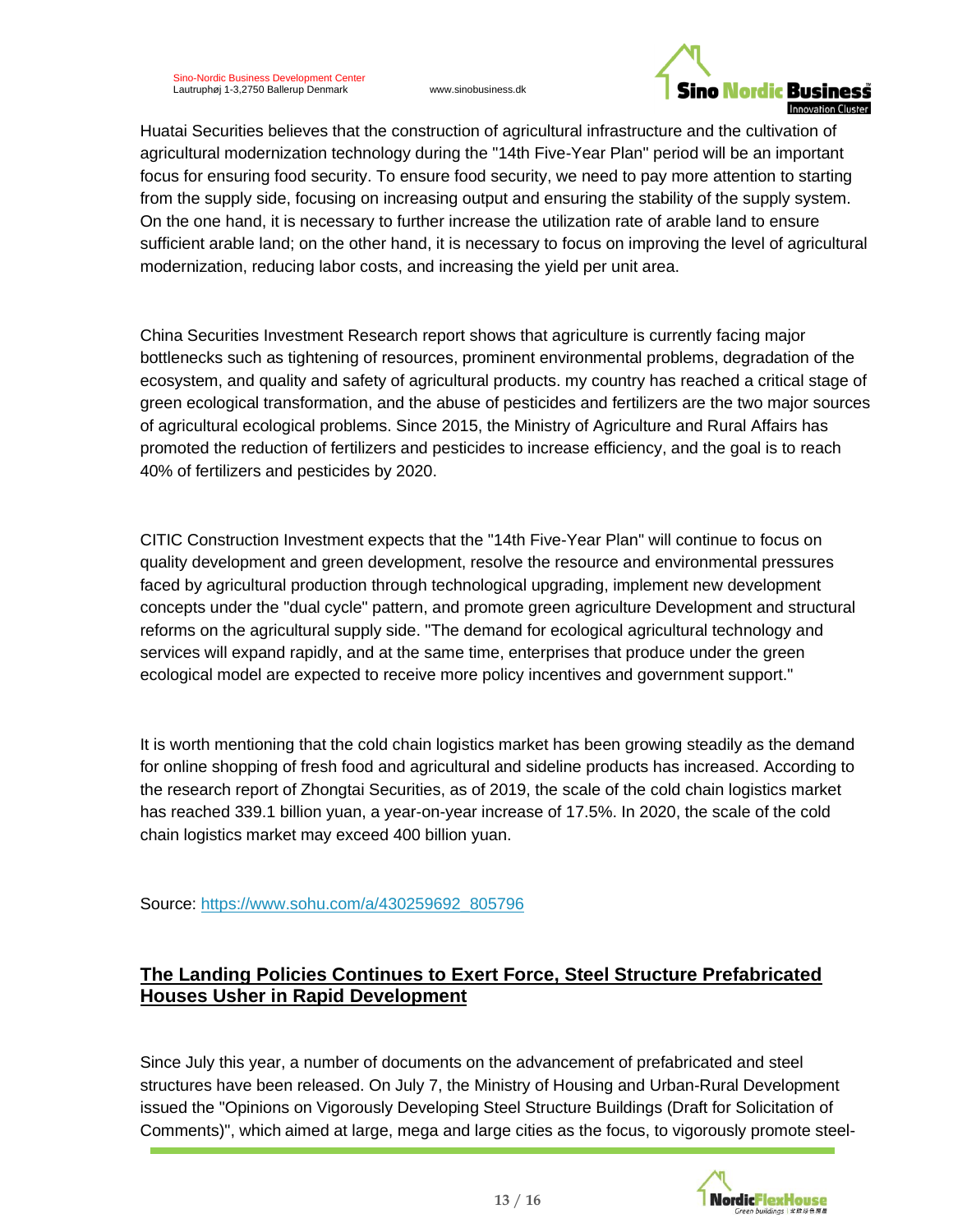

framed public buildings, actively and steadily promote the construction of steel-framed residential and agricultural housing, and proposed that the pilot provinces of steel-framed housing should increase the promotion of the application of steel structure in the field of high-rise housing, agricultural housing construction, reconstruction of old and dilapidated housing.

On July 24, the Ministry of Housing and Urban-Rural Development jointly issued the "Green Building Creation Action Plan", which proposed: vigorously develop steel structures and other prefabricated buildings, and new public buildings should adopt steel structures in principle.



On July 29, the Ministry of Housing and Urban-Rural Development and other 13 departments jointly issued the "Guiding Opinions on Promoting the Coordinated Development of Intelligent Construction and Building Industrialization", which pointed out: vigorously develop prefabricated buildings, promote the construction of digital design systems, implement integrated design, actively apply autonomous and controllable BIM technology, and specify the development goals for 2025 and 2035.

On September 4, the Ministry of Housing and Urban-Rural Development and other eight ministries and commissions jointly issued the " Opinions on Accelerating the Industrialization of New Constructions", proposing to speed up the industrialization of new buildings and promote the overall transformation and upgrading of the construction industry with new construction industrialization.

### **Two Departments Jointly Issued a Document: Government Procurement Projects Support Green Building Materials, and Pilot Cities Announced**

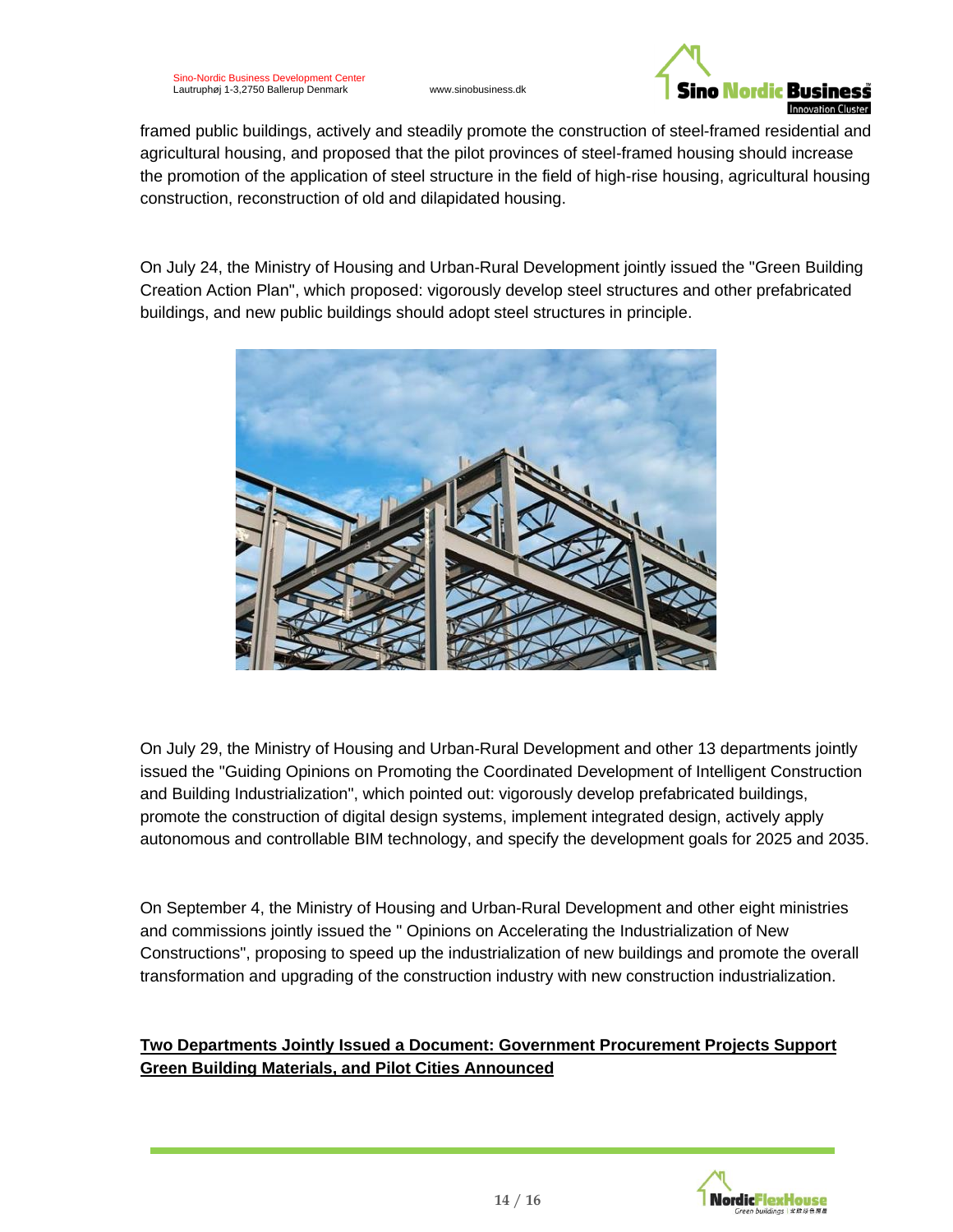

On October 22, the Ministry of Finance and the Ministry of Housing and Urban-Rural Development issued the "Notice on Government Procurement Supporting Green Building Materials to Promote the Pilot Work of Building Quality Improvement", requiring measures such as strengthening procurement demand management to effectively increase the proportion of green buildings and green building materials in government procurement projects. The pilot cities are Nanjing, Hangzhou, Shaoxing, Huzhou, Qingdao, and Foshan, and the pilot period is 2 years.

Source: [http://www.ccgp.gov.cn/zcfg/mof/202010/t20201021\\_15271490.htm](http://www.ccgp.gov.cn/zcfg/mof/202010/t20201021_15271490.htm)

# **Ministry of Housing and Urban-Rural Development: GB50016 "Code for Fire Protection in Building Design" will be revised soon**

Recently, the Ministry of Housing and Construction released GB50016 "Building Design Fire Prevention Code" 2020 Annual Exposure Draft, the document clarifies the technical requirements on children's playgrounds, civil buildings with building height greater than 250 meters and high-rise wood-framed buildings for fire prevention, the revised content will be used in conjunction with the 2018 edition and implemented together.

Source: [https://www.sohu.com/a/429571561\\_675933](https://www.sohu.com/a/429571561_675933)

# **The Ministry of Housing and Urban-Rural Development and the Central Bank "Interviewed" 12 Real Estate Companies, Financing Will be Regulated**

On August 20, the Ministry of Housing and Urban-Rural Development and the People's Bank of China held a symposium on key real estate companies in Beijing. The 12 real estate companies participating were Country Garden, Evergrande, Vanke, Sunac, Zhongliang, Poly, Xincheng, China Overseas, Overseas Chinese Town, Greenland, China Resources and Sunshine City.

It is reported that the clear financing management rules are the "three red lines" that have been rumored many times in the industry: the asset-liability ratio of the real estate enterprise after excluding the advance payment shall not exceed 70%; the net debt ratio of the real estate enterprise shall not exceed 100%; "Cash short debt ratio" is less than 1. In addition, whether the land-to-sales ratio is too high and the operating cash flow will also be important indicators for the regulatory agencies.